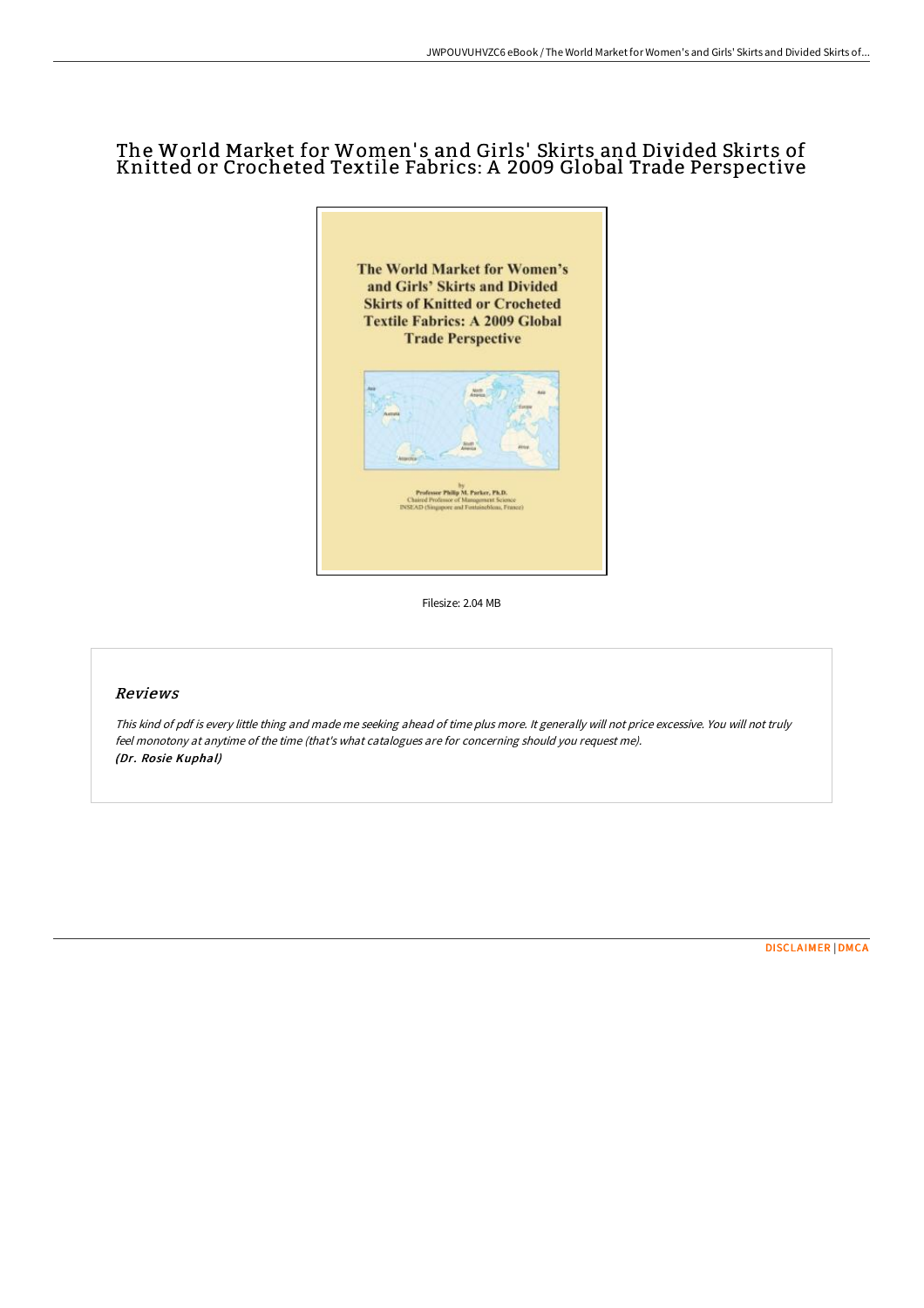## THE WORLD MARKET FOR WOMEN'S AND GIRLS' SKIRTS AND DIVIDED SKIRTS OF KNITTED OR CROCHETED TEXTILE FABRICS: A 2009 GLOBAL TRADE PERSPECTIVE



To read The World Market for Women's and Girls' Skirts and Divided Skirts of Knitted or Crocheted Textile Fabrics: A 2009 Global Trade Perspective eBook, remember to click the hyperlink below and save the file or have accessibility to additional information that are related to THE WORLD MARKET FOR WOMEN'S AND GIRLS' SKIRTS AND DIVIDED SKIRTS OF KNITTED OR CROCHETED TEXTILE FABRICS: A 2009 GLOBAL TRADE PERSPECTIVE ebook.

ICON Group International, Inc. Paperback. Book Condition: Brand New. 178 pages. 10.25x8.00x0.41 inches. In Stock. This item is printed on demand.